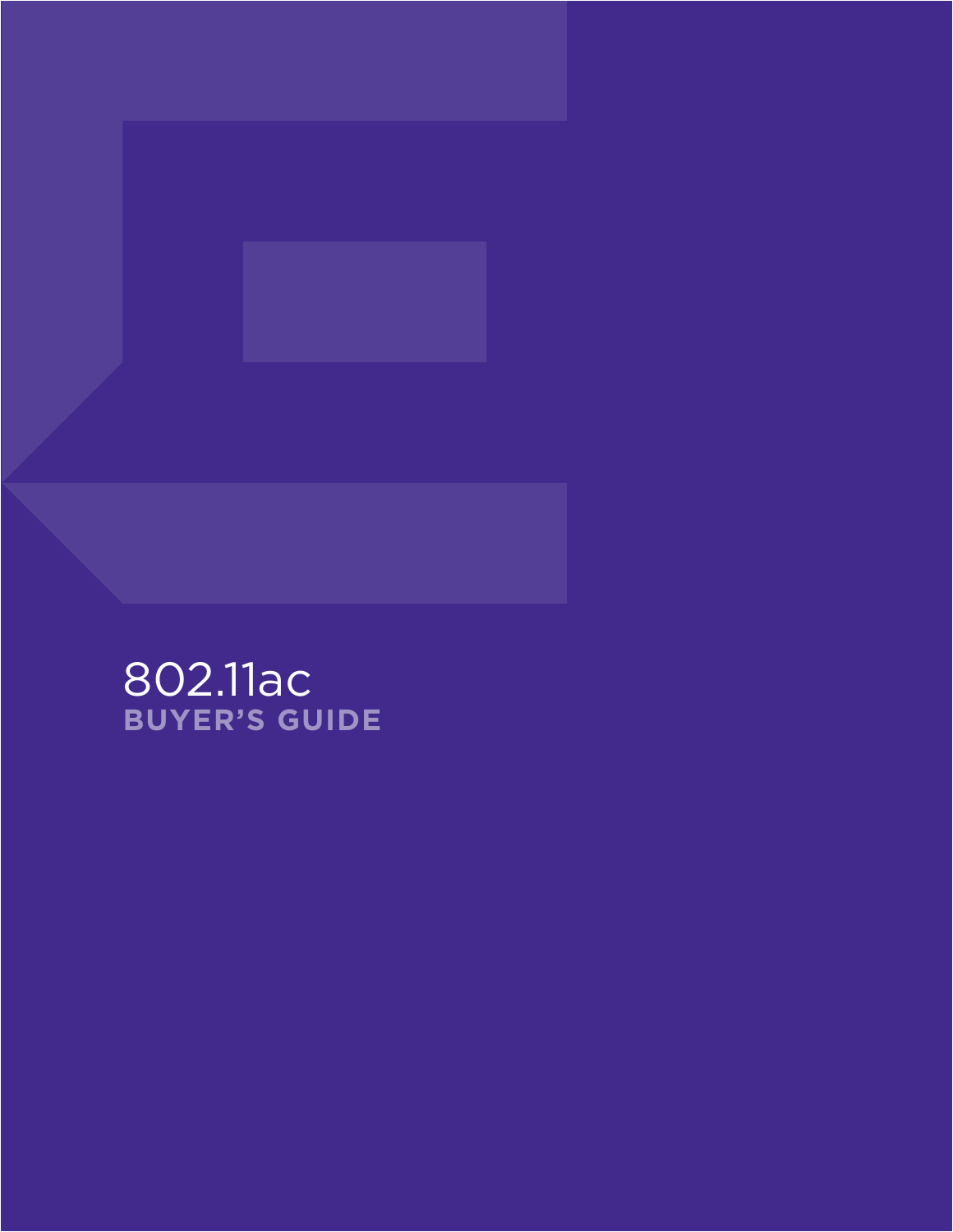# 802.11ac Wireless: The Time to Move is Now!

Higher Density and Higher Capacity for a Better Experience

802.11ac is the next generation in wireless and is 3x faster than 802.11n. The benefits of 802.11ac are real and the time to move is now.

#### **Introduction**

The explosive growth in mobile and BYOD devices is driving user demand for higher capacity and higher density wireless networks. Users today expect the wireless network to be simple to use, super-fast at delivering and receiving data, and smart enough to allow roaming at will regardless of device or application - video, voice, or data. The average user typically has 3 – 5 devices. Many only come with a wireless interface, with no Ethernet connection or even cellular connectivity. Wi-Fi has replaced wired as the connection method of choice for many users and increasingly, in organizations.

The proliferation of wireless devices has gone well beyond smartphones, tablets and laptops. The Internet of Things has arrived with sensors, wearable devices like watches and glasses driving further demands for wireless capacity and density.

802.11ac is the next generation of wireless, specifically designed to provide the higher capacity and density that users and organizations demand. As you install a new wireless infrastructure, or upgrade or expand your existing wireless network, you now have the opportunity to better meet user needs now and prepare your network for continued growth in devices and demand. The time to move to 802.11ac is now, with Wave 1 implementations providing 3x the performance of 802.11n. The benefits for 802.11ac are real - today.

This paper will provide information on planning for the move to 802.11ac wireless. Topics discussed will include:

- **• Deployment**  Deploying 802.11ac Wave 1 today
- **• Upfront network planning**  Considerations for planning when making the move to 802.11ac
- **• Infrastructure and design** Whether or not your selected 802.11ac solution requires upgrades to your existing wired infrastructure, channel planning, capacity and density planning
- **• Clients**  802.11ac clients will be required in order to achieve the full performance gains to be had with an 802.11ac Wi-Fi installation
- **• Network management** Things like a unified wired/wireless management, distributed policy controls, and zero touch APs will make IT's job easier and create a great experience for users

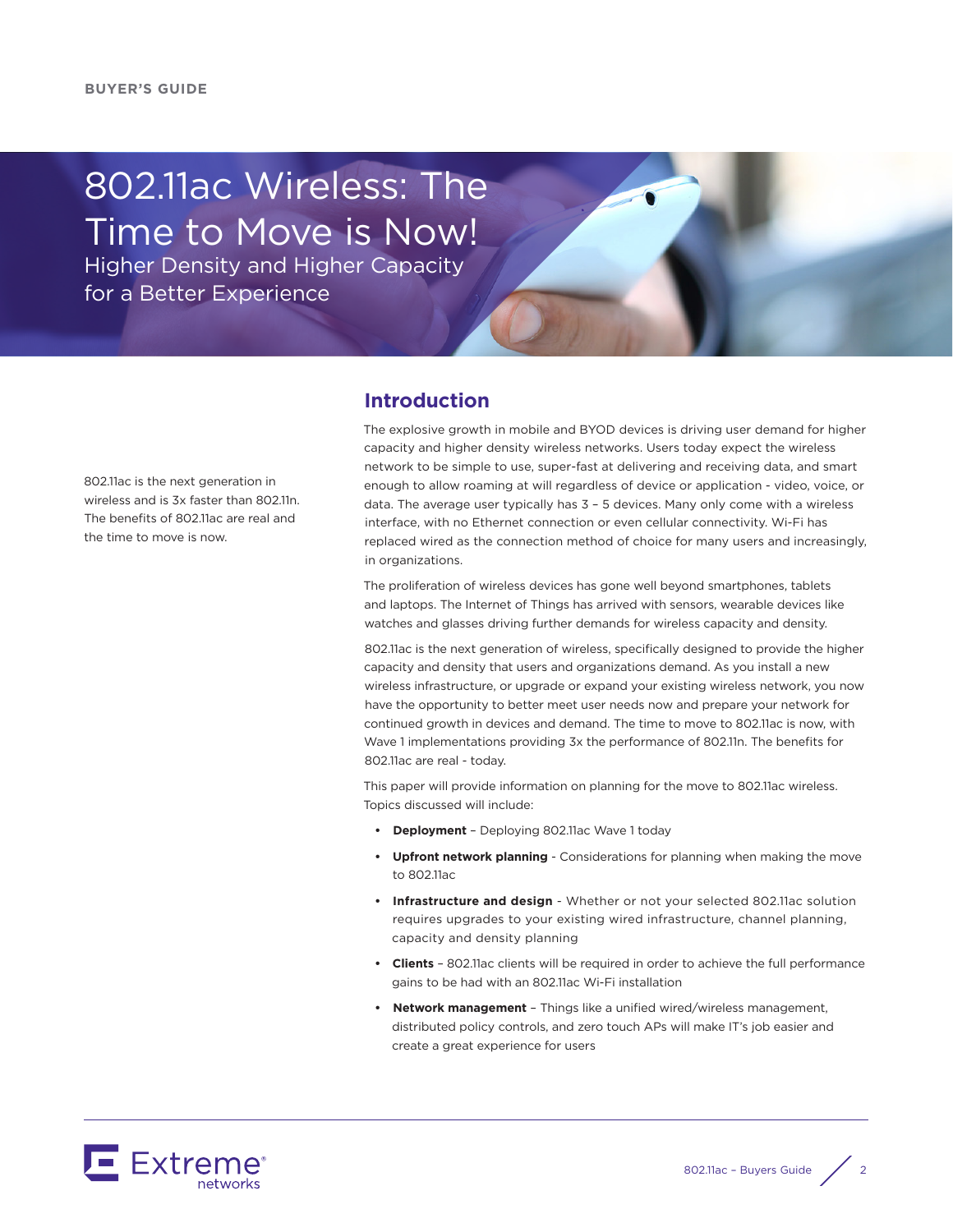802.11ac wireless provides significantly higher data rates, client capacity, and density than 802.11n.

Theoretical throughput for 802.11ac Wave 1 increases to 1.3Gbps per radio versus 450Mbps per radio available with 802.11n wireless.

## **Overview of the 802.11ac Standard**

802.11ac is the next phase in delivering wired-like performance for wireless and has evolved from the 802.11n standard. 802.11ac provides significantly higher data rates, client capacity, and density than 802.11n and directly addresses the user demands generated by the explosion of mobile and BYOD devices.

802.11ac is being delivered in two implementation Waves: "Wave 1" and "Wave 2." 802.11ac Wave 1 is available now with all major wireless vendors having access points that support the protocol. 802.11ac Wave 2 is targeted to be available around Q2 of 2015.

802.11ac Wave 1 provides significant performance gains over 802.11n through two evolved techniques:

- A denser modulation scheme, 256-QAM, providing up to a 33% increase over 64-QAM used with 802.11n
- An increase in the number of bonded channels from two with 802.11n to four with 802.11ac Wave 1, and the use of 80MHz channel widths
- With these evolved techniques, 802.11ac Wave 1 delivers up to 3 times the performance over the 802.11n standard

Wave 2 will further increase performances by introducing multi-user MIMO (MU-MIMO), increasing the number of spatial streams and increasing the possible bonded channels from 80 MHz in Wave 1 to 160MHz in Wave 2.

#### **A closer look at the gains of 802.11ac Wave 1 over 802.11n:**

- Bonding two 20MHz channels for a total of 40MHz in 802.11n can provide 150Mbps of theoretical throughput per spatial stream. Therefore an access point supporting 3 spatial streams could deliver up to 450Mbps of theoretical throughput per radio.
- Now take a look at **802.11ac**. By using 256-QAM and bonding 4 x 20MHz channels for a total of 80MHz in 802.11ac can provide 433Mbps of theoretical throughput per spatial stream. Therefore an access point supporting 3 spatial streams could deliver up to 1.3Gbps of theoretical throughput per radio.

*Note that 802.11ac only supports the 5GHz band.* 



*Figure 1 shows channel plan for 5GHz spectrum with 20, 40, 80, and 160MHz (not available until 802.11ac Wave 2) channel widths* 

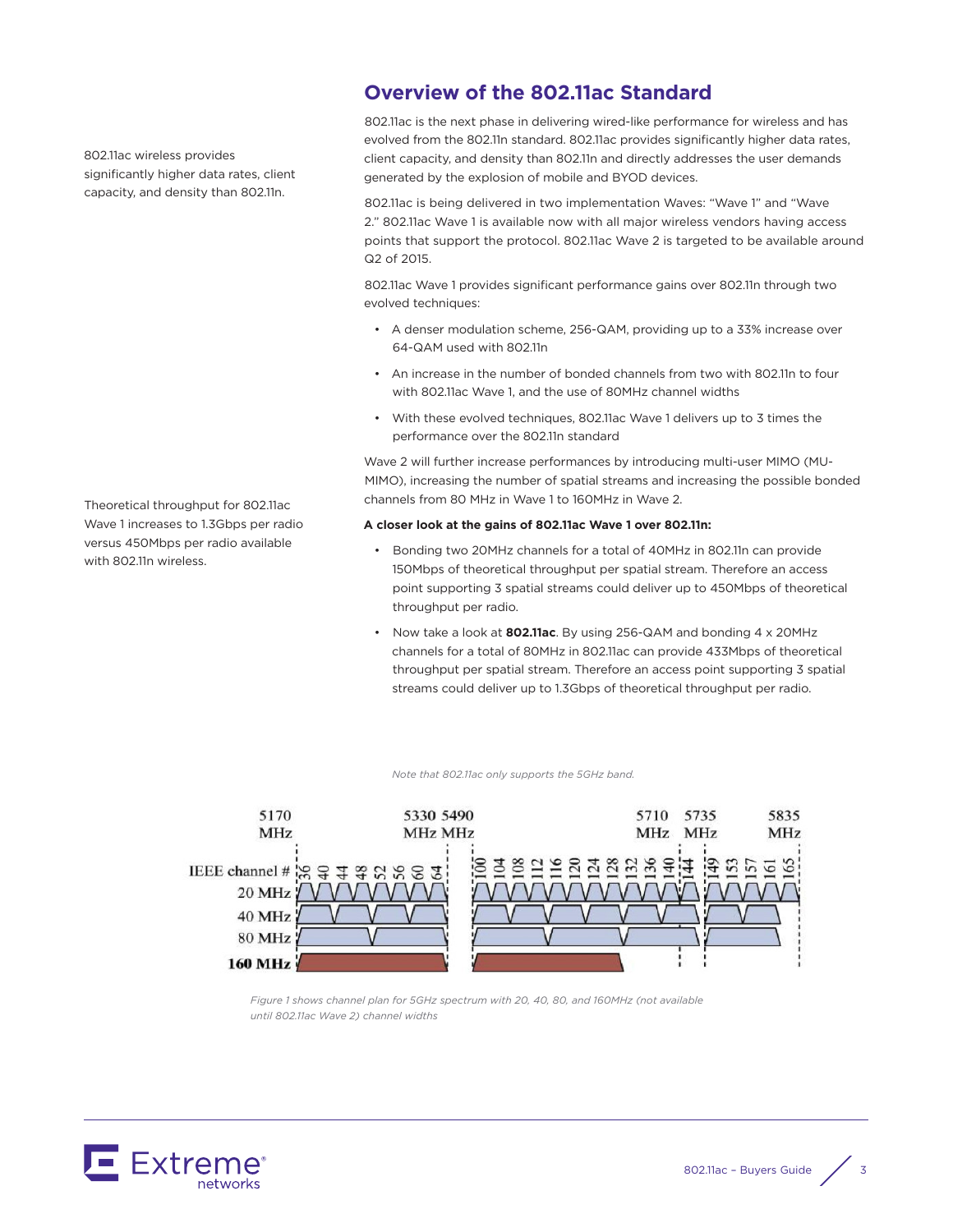Deploy 802.11ac Wave 1 wireless today if you are installing a new wireless network, expanding an existing wireless network or upgrading an older wireless network.

Upfront planning prior to installing a new wireless network will insure a great outcome.

## **Deploy 802.11ac Today for:**

- **1. New wireless installations** If you are installing a wireless network into a new building or a new location within an existing campus or building, then 802.11ac is recommended.
- **2. Expansion of existing wireless network** If you are expanding an existing 802.11a/b/g/n wireless network and are looking for additional coverage and capacity, 802.11ac should be seriously considered as an overlay to the existing network.

This will allow you to start a migration towards a full 802.11ac network as well as establishing placement of APs for a full 5GHz wireless network deployment. 802.11ac is also backwards compatible 802.11n APs. Additionally a good enterprise AP will have dual radios providing support for both 802.11ac and legacy 802.11a/b/g/n client's simultaneously, thereby enabling you to upgrade the wireless infrastructure without disrupting the current wireless client base. Based on this 802.11ac should be seriously considered.

**3. Upgrading existing wireless network** – If you are looking to upgrade an older network to newer and faster wireless technology then moving to 802.11ac would be the recommended choice.

## **Upfront Planning**

Installing or upgrading a wireless network is not a plug-and-play project – it requires upfront planning for a smooth running project and a great outcome. Things to consider:

- **1. Site survey** Perform a detailed site survey of the existing wireless network if you are replacing or upgrading an existing wireless network. This will provide a baseline for things like dead spots in the network, channel usage, and so forth. Also keep in mind that in order to gain the full performance benefits of 802.11ac, access points will need to be located closer together.
- **2. Floor plan** Use a site planning tool such as Ekahau to create a detailed site plan using a floor plan of the building to determine placement of the access points. Many factors can affect RF therefore taking things like makeup of the building will be important – concrete versus sheetrock, how much metal is used in building construction, cubicle farms versus open spaces and so forth.
- **3. Devices and BYOD** How many devices will be connecting to the wireless network? Look at the number of devices versus just the number of people as many employees will have more than one device. On average the number of wireless devices per employee is between 3 and 5 which would include employees bringing their own device (BYOD).
	- a. When planning for devices look at where device numbers will be in 1, 3 and 5 years in order to plan for wireless network growth and expansion.
- **4. Density of users** As part of your planning try to get a feel for the density of people in a given area in order to determine the best number of APs for the area. For instance an auditorium or stadium will have a much denser user concentration than a lobby or office area. Also keep in mind that density might change with the time of day. For instance an auditorium in a school might have an event in the evening where students and parents are invited, which could drive increased user density than during the course of a normal day.

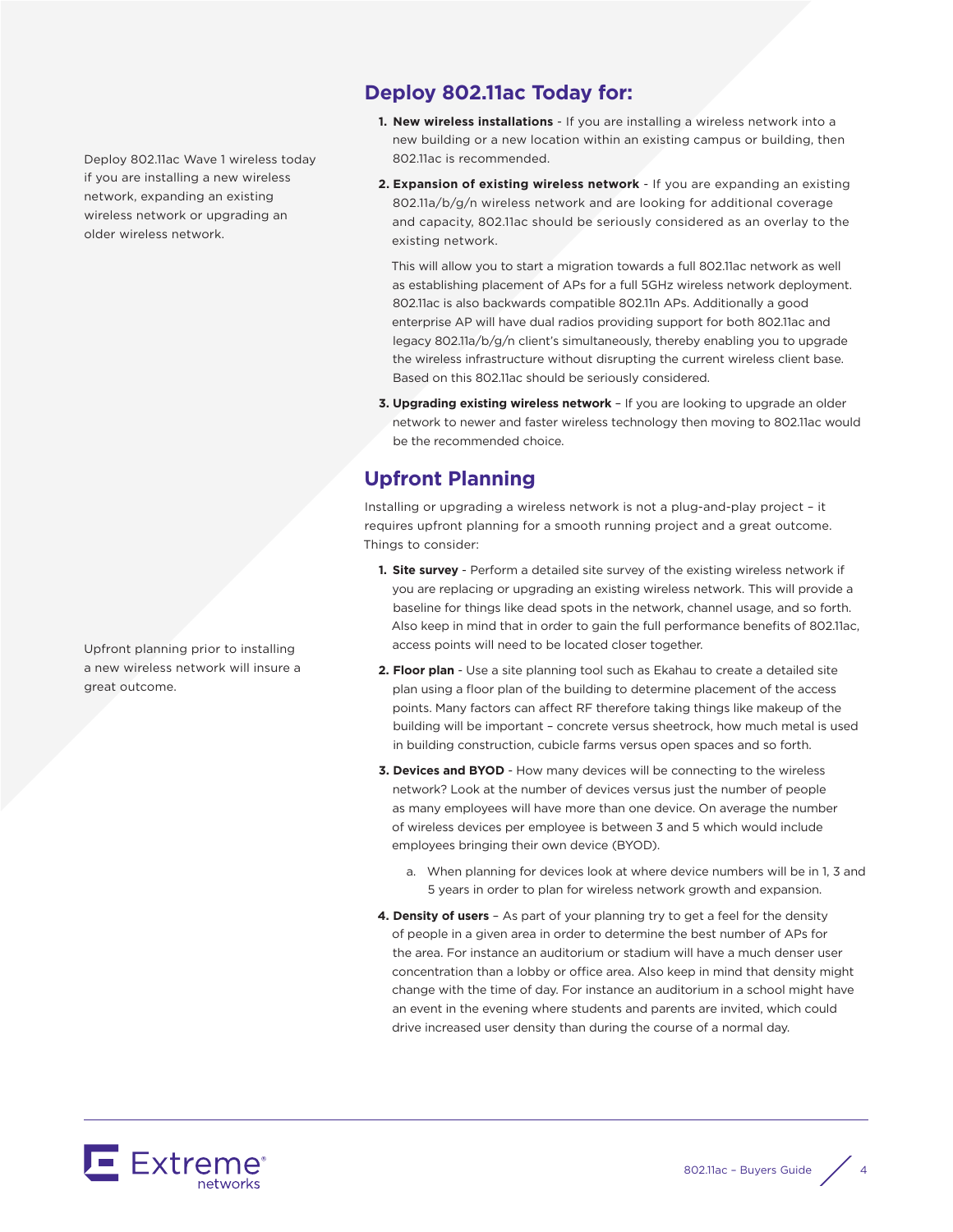802.11ac APs that maintain support for PoE power (with full functionality) versus going to PoE+ will save money on your power budget.

When the 802.11ac installation is complete perform a post-site survey to establish a baseline for future wireless growth and insure the network is performing to plan.

- **5. Wired network** Perform a wired audit to make sure that you have adequate Ethernet drops to support newly deployed access points. Keep in mind that 802.11ac access points may be equipped with multiple Ethernet ports to offload the increased amount of RF traffic. Additionally take an inventory of switch ports and power. Minimally switch ports will need to have 1Gbps ports to support the increased data rates of 802.11ac and many (not all) access points will require increased power using PoE+ (802.3at) versus PoE (802.3af).
	- a. Make sure the access point has at least 2 Ethernet ports and checkout the power requirements. Staying with PoE saves money on your power budget and may save you from needing to upgrade switches. APs with Dual Ethernet ports provide a distinct advantage offering link aggregation and/ or power redundancy.
- **6.Applications** What applications are running on the wireless network? Application traffic and patterns hitting the APs can greatly affect the wired infrastructure and must be accounted for. Users expect the wireless network to perform as well as the wired network and demand that applications are accessible throughout the wireless network without service interruption or degraded performance. Knowing what is going on with applications will help in planning the wireless network. Things to consider here:
	- a. Applications that are latency sensitive like VoIP and video.
	- b. Application bandwidth and usage including access to popular content streaming sites (youtube, netflix, hulu, etc...)?
	- c. Where are applications servers located? They could be centralized within the datacenter, distributed across a campus, hosted in the cloud, or distributed across multiple regions.
		- i. Additionally when looking at this consider upstream versus downstream application usage. It may be heavier in one direction or the other.
	- d. As with devices also look at where application growth will be in 1, 3 and 5 years in order to plan for wireless network growth and expansion.
- **7. A vendor with experience** Work with a vendor or installer that knows what they are doing, has years of experience implementing complex wired/wireless networks, can provide references, and who will be there for you down the road.
- **8. Post-site survey** Once you are done with your 802.11ac installation make sure you perform another site survey to insure that you have the full coverage that you expect and planned for and so that you have an established baseline for future installations or network changes.

### **Infrastructure and Design**

Infrastructure and design considerations to fully benefit from an 802.11ac deployment:

**1. Ethernet switches/cabling** – You must have at least 1Gbps Ethernet ports on the edge switches for 802.11ac. As mentioned earlier, 802.11ac Wave 1 has the ability to drive 1.3Gbits of traffic per radio through the access point's (AP) Ethernet ports. Typically today's AP will have a radio dedicated for 5Ghz 802.11ac and a radio dedicated for 2.4GHz 802.11a/b/g/n with a theoretical maximum traffic rate of 1.75Gbits per AP. In reality the AP will only drive a little over a Gig of traffic through the Ethernet ports and even at that it is unlikely that it would sustain this level for an extended period of time. Additionally quality enterprise grade APs will have dual Ethernet ports that will allow you to aggregate the AP traffic



802.11ac – Buyers Guide  $\Bigg/ 5$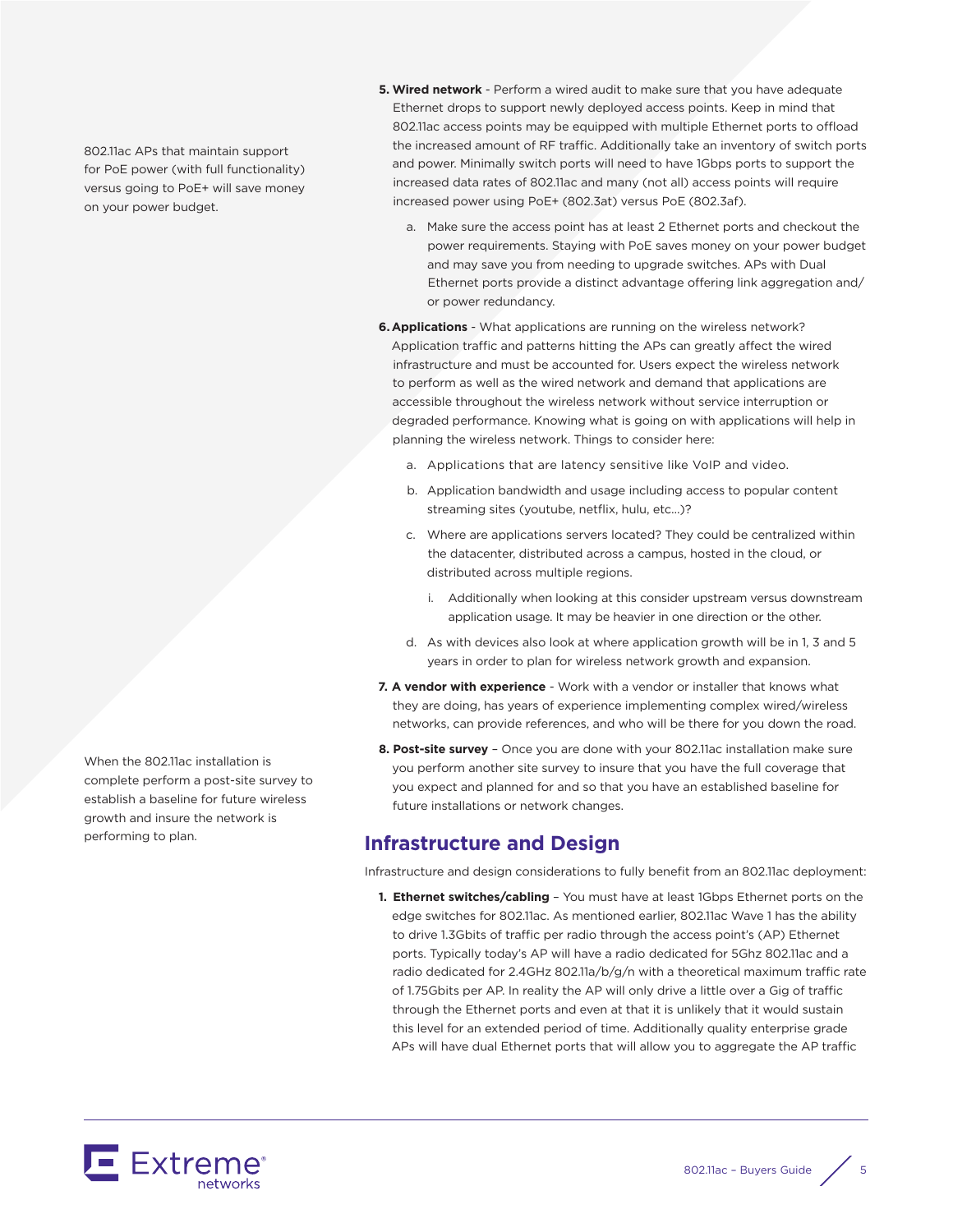to 2 x 1Gig switch ports therefore you will have more than enough bandwidth to support the data rates of 802.11ac Wave 1. Without 2 x 1Gig switch ports you will not get the full traffic rates out of a dual radio access point.

- a. Make sure that the 802.11ac AP has dual Ethernet ports.
- b. You may need to run a second Ethernet cable to the 802.11ac AP if you are replacing an existing 802.11n AP in order to support link aggregation (LAG) and/or power redundancy.
- c. 802.11ac Wave 1 will not require upgrading the edge switch to 10Gig access ports.
- d. You can repurpose older 10/100 edge switches for 10/100/1000 edge switches to handle the increased Ethernet traffic generated by 802.11ac APs.

It should be noted that once 802.11ac Wave 2 becomes commercially available 10/100/1000 edge switches may need to be repurposed as Wave 2 will be able to drive between 1.7Gbps and 3.5Gbps of traffic to the switch ports. You may however, not need to upgrade all the way to 10Gig edge switches as 2.5Gig switches are becoming available. Either way new access switches will be required for 802.11ac Wave 2. It should be noted that older switches will still work with 802.11ac Wave 2 APs but may rate limit the throughput of the AP.

- **2. Power over Ethernet (PoE or PoE+)** Make sure that your switch supports the correct level of power to support the 802.11ac AP. There are two standards for switch power – PoE providing 12.9W of DC power at the AP (802.3af) or PoE+ providing 25.5W of DC power at the AP (802.3at). Some 802.11ac APs may require 802.3at power, therefore may not run on existing switch ports even if there are 802.11a/b/g/n APs currently plugged into these existing switch ports.
	- a. Make sure edge switches can supply appropriate power to the 802.11ac AP.
	- b. Select an AP vendor that can provide full functionality with just PoE. Choosing a vendor that truly supports PoE with full functionality can preserve existing edge switch infrastructure and save on power budgets.
	- c. Many vendors have had to move to PoE+ to power their APs with full functionality. This is really an area to be careful of due to many vendors claiming to support the lower powered PoE however, if you read the fine print they are limiting functionality when running on PoE.
	- d. An alternative to powering the AP via the switch would be to use a power injector.
- **3. Plan for dense AP deployments** Moving to 802.11ac will likely require more APs than what were deployed with existing 802.11a/b/g/n APs. This is due to several factors:
	- a. 256-QAM modulation requires higher signal quality to work which means that it works at a shorter range than 64-QAM modulation. In fact in order to get the maximum traffic rates of 802.11ac it is a good idea to figure on clients being within an average of 30 to50 feet of the AP for optimum performance. Outside of this distance APs will basically fall to 802.11n traffic rates.
	- b. Secondly users are demanding more and more capacity. Designing a network for high capacity usage for today and looking towards the future will also drive a denser AP deployment.



You will need 2 x 1Gbp switch ports for the new 802.11ac AP in order to off-load wireless traffic to the wired network at full traffic rates.

Plan for a dense AP deployment in order to achieve the high capacity that users demand today.

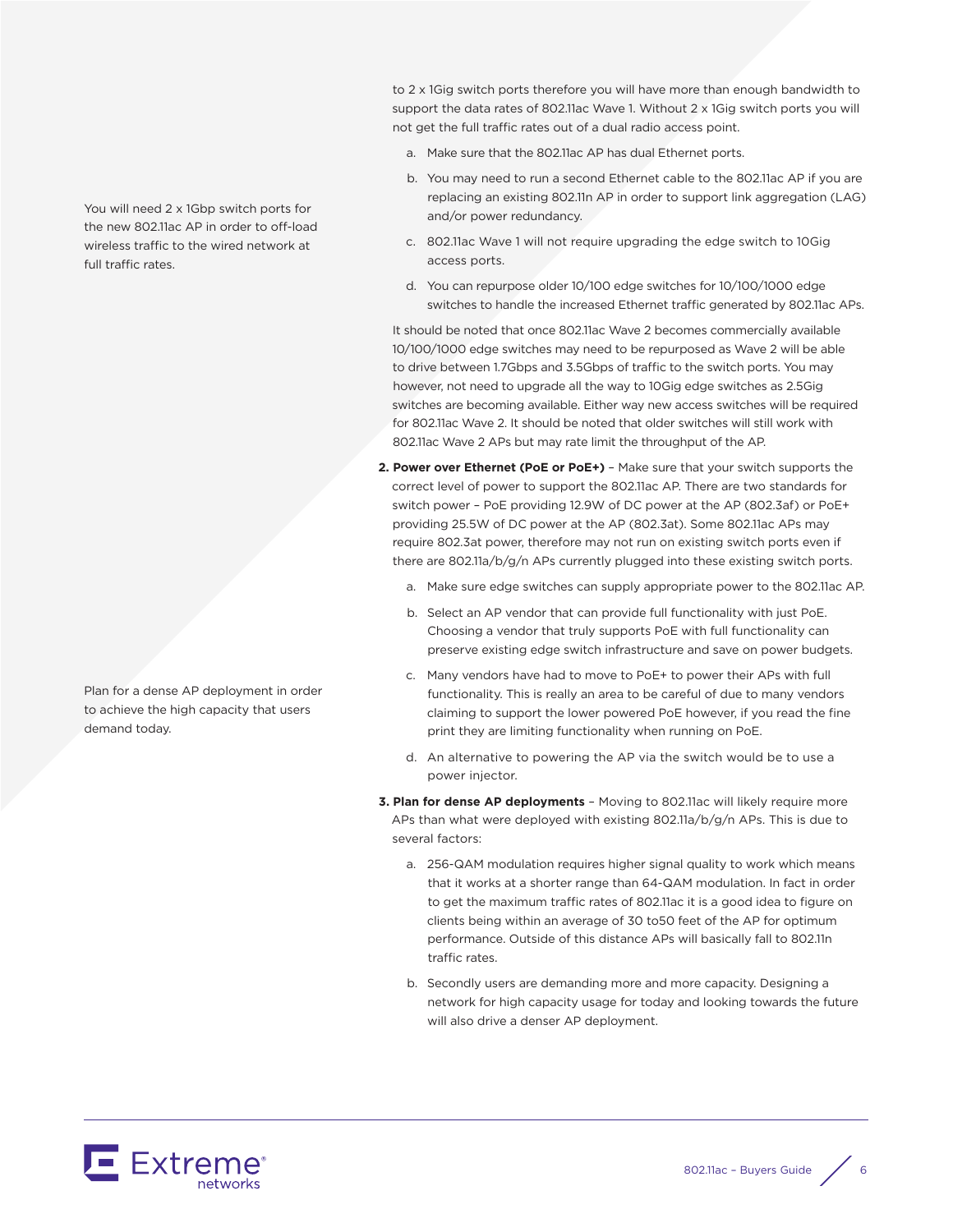

*Figure 2 shows data rate differences verses distances between 802.11n and 802.11ac*

802.11ac allows for increased traffic rates so make sure that not only the access switches can handle the increase but also the rest of the network - distribution, datacenter, and application servers.

- c. You may want to plan for even denser AP installations in areas such as stadiums, auditoriums or other large public areas to handle the capacity that these types of scenarios would demand.
- d. If this is a wireless upgrade identify areas that have had performance complaints and plan for additional APs to increase the capacity.
- **4. Overall network capacity**  We have discussed making sure that the edge switches can handle the increased traffic that 802.11ac will drive however this increased traffic will propagate throughout the network. Additionally planning for increased capacity driven by denser AP deployments allows more clients to connect, which will also increase traffic. Typically the traffic will go from the network edge to distribution, core and datacenter therefore you need to make sure that the rest of your network will also handle increased traffic, including application servers.
- **5.Application planning**  Look at applications being used, how they are being used and where they are being used. Things like where the application is being hosted – in the datacenter versus the public cloud will affect traffic loads across the network as multiple users access these from multiple locations. Simultaneous application usage could drive infrastructure requirements. Also things like video distribution or VoIP usage will also drive additional traffic and may require traffic prioritization.
- **6. Channel planning**  In order to gain the full performance gains of 802.11ac you must deploy APs in 80MHz mode. A new channel plan based on a site survey will need to be conducted if you are migrating from an existing wireless network to ensure interference free transmission over the 5GHz band. Additionally when dynamic frequency (DFS) is taken into consideration there are only 2 non-overlapping channels with an 80MHz channel width (Wave 1) and no nonoverlapping channels if you were to use a 160MHz channel width (when Wave 2 is available).

Several channels in the 5GHz band are also used by emergency services, military and first responders and therefore requires DFS support. If the access point detects that one of these are in use the AP is required to back off and not use this channel for at least 30 minutes. As part of the channel planning try to determine if one of these emergency services, military or first responders is nearby and in use and then plan your installation around this so as not to have the interference.

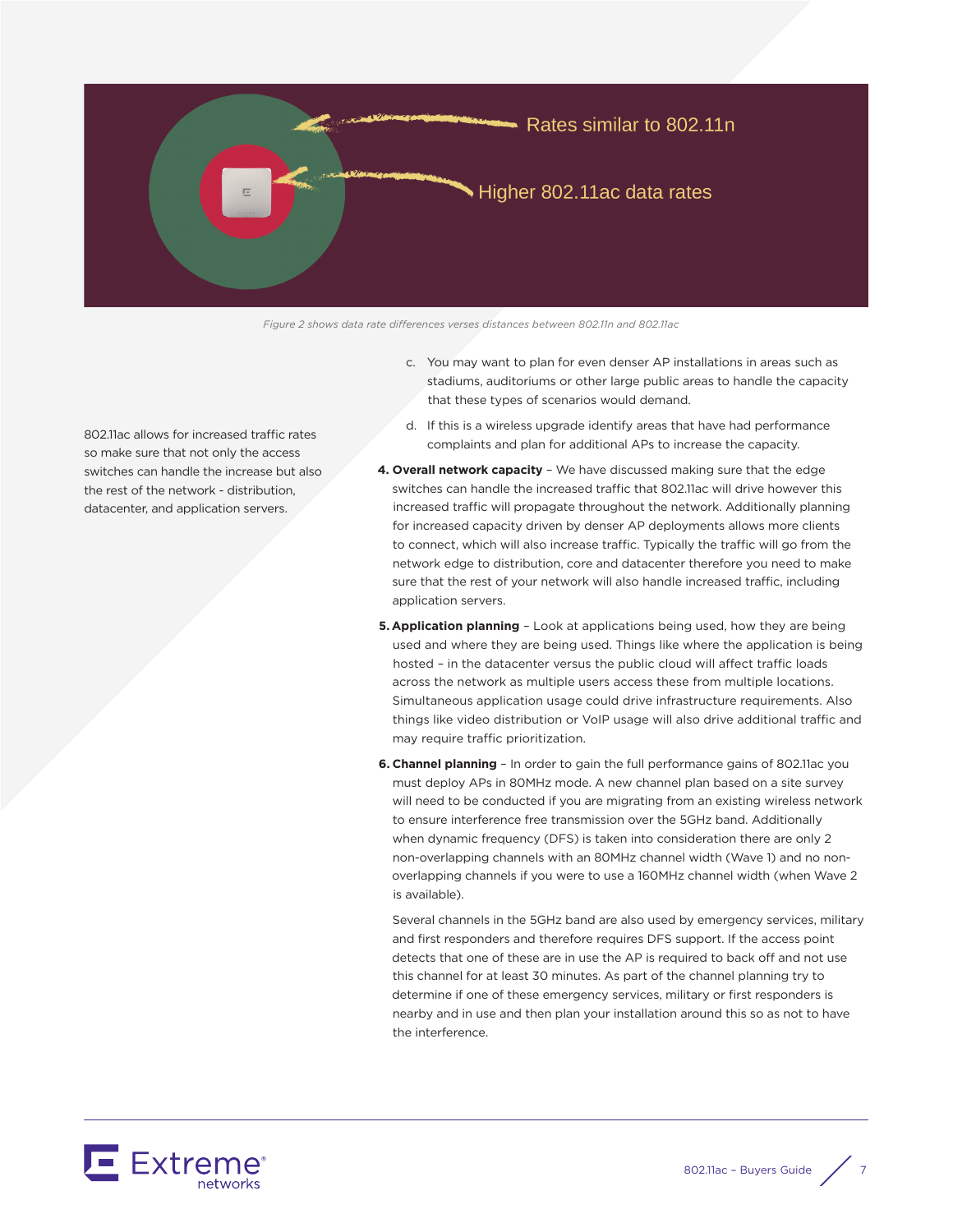802.11ac only runs on the 5GHz band however the 2.4GHz band will still be required for years to come. Make sure the new AP has dual radios to support both of theses bands.

- a. If the client devices used in the wireless network do not support 80MHz channel widths 40MHz widths will still work until upgraded but will not achieve full data rates offered by 802.11ac.
	- i. Additionally make sure that the clients you will be deploying support DFS.
- b. You probably still need to plan for 2.4GHz devices for the next several years. Since 802.11ac is 5GHz only make sure that the 802.11ac access point has a second radio that supports the 2.4GHz band. If you are migrating you might also decide to keep existing wireless network in place as an overlay to support the 2.4GHz band until all client devices support 5GHz.
- c. You may also need to re-plan the 2.4GHz channel plan as well when using a dual radio 802.11ac AP where one radio is now handling the 2.4GHz RF traffic. This is because you are installing the APs much closer together for a dense 802.11ac deployment which will cause the 2.4GHz radios to be to close. Therefore you may need to power down some of the 2.4GHz radios.



*Figure 2 shows 5GHz spectrum with DFS channels*

## **Wireless Clients**

Wireless clients are often overlooked when planning for a new or upgraded wireless network. There are no performance gains to be had if the wireless client does not also support 802.11ac along with the AP. Fortunately many clients do support 802.11ac. Most new laptops, many smartphones and some tablets currently support 802.11ac Wave 1. You should check online to see if your device of choice provides support. The [Wi-Fi Alliance](http://www.wi-fi.org/discover-wi-fi/wi-fi-certified-ac) provides a good list of device clients that provide support. This list grows every day. As mentioned the 5GHz band has less range than the 2.4GHz band but has a greater data rate which allows you to locate APs closer together for a much denser deployment. Things to consider:

- **1. 802.11ac capable clients** Before purchasing new devices check to make sure that they are 802.11ac capable. Make sure the device supports functionality like DFS (described above), 80Mhz channel widths, and 256-QAM.
- **2. Clients and spatial streams** Keep in mind that all client devices are not equal. As the table below shows smaller devices do not support the same number of spatial streams as larger devices. This will also determine RF data rates.
- **3. Extended battery life** The higher data rates available with 802.11ac help to extend battery life because it takes less time to transmit a given amount of data.
- **4. Run 802.11n clients on 5GHz** You may also want to move 802.11n dual-band



When moving to 802.11ac do not forget to make sure you have client support

for 802.11ac.

802.11ac – Buyers Guide / 8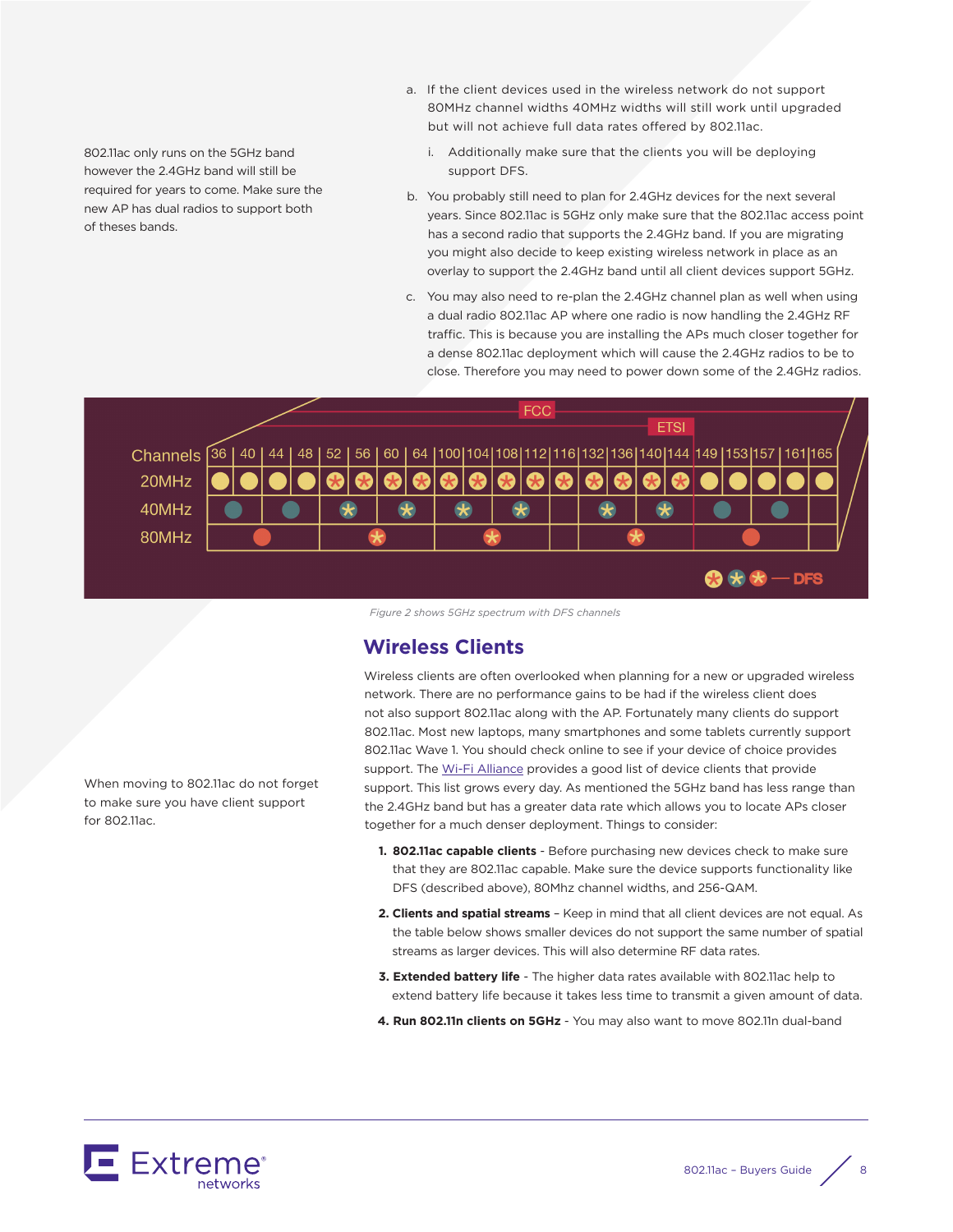|                              | 802.11 <sub>n</sub> |         | 802.11ac |         |                |
|------------------------------|---------------------|---------|----------|---------|----------------|
| <b>Mobile Device/Streams</b> | <b>20 MHz.</b>      | 40 MHz. | 20 MHz.  | 40 MHz. | <b>80 MHz.</b> |
| Smartphone (one stream)      | 72.2                | 150.0   | 86.7     | 200.0   | 433.3          |
| Tablet (two streams)         | 144.4               | 300.0   | 173.3    | 400.0   | 866.7          |
| Notebook (three streams)     | 216.7               | 450.0   | 288.9    | 600.0   | 1300.0         |

clients onto 5GHz which can improve the connection quality and user experience for these clients as you migrate to 802.11ac. Functionality such as band steering and/or load balancing techniques can be employed here to automate this and force 2.4GHz clients to the 5GHz band.

## **Network Management**

Network Management (NMS) in of itself is a topic for careful consideration we will just touch on a few key points to consider here:

- **1. Zero touch APs** Due to size and complexity of wireless networks the APs should be able to take their configurations from a centralized location so that APs do not need to be configured individually.
	- a. Additionally APs with dynamic power and channel detection will make deployment easier.
- **2. Policy** A policy management system allows IT to centrally define a set of rules that use context such as time-of-day, location, device type, user name and so forth to dynamically and transparently control what users and devices can or cannot do on the network. A policy should be able to follow the user and/ or device as they roam across the network and change dynamically based on context. Based on this the policy management system should then be able to push policy out to a single AP, groups of APs, or all APs from a central location then allowing policy decisions to be made at the AP. Policy should not have to be tied to a VLAN or require a VLAN for enforcement.
- **3. Unified wired/wireless NMS** Many wireless vendors do not have the ability to manage anything beyond their own wireless infrastructure. This may work in some case however in larger more complex wireless networks there are huge advantages for IT, the business, and the users of having an NMS that can provide management, analytics and control over the entire wired and wireless network.
	- a. With that said it is equally important that the wireless solution can also be managed within itself and/or be managed by third party management systems via open standards such as SNMP.
- **4. Ease-of-use** NMS should make things easier by providing automation, intuitive dashboards, point-and-click configuration, troubleshooting and so forth.
- **5. Holistic 802.11a/b/g/n/ac management** If you are sticking with the same vendor and migrating from 802.11a/b/g/n wireless to 802.11ac wireless make sure that both old and new APs are seamlessly managed through the same NMS.

Zero touch APs reduce management complexity.

A unified wired/wireless NMS reduces complexity and provides huge advantages for IT, the business and the users.

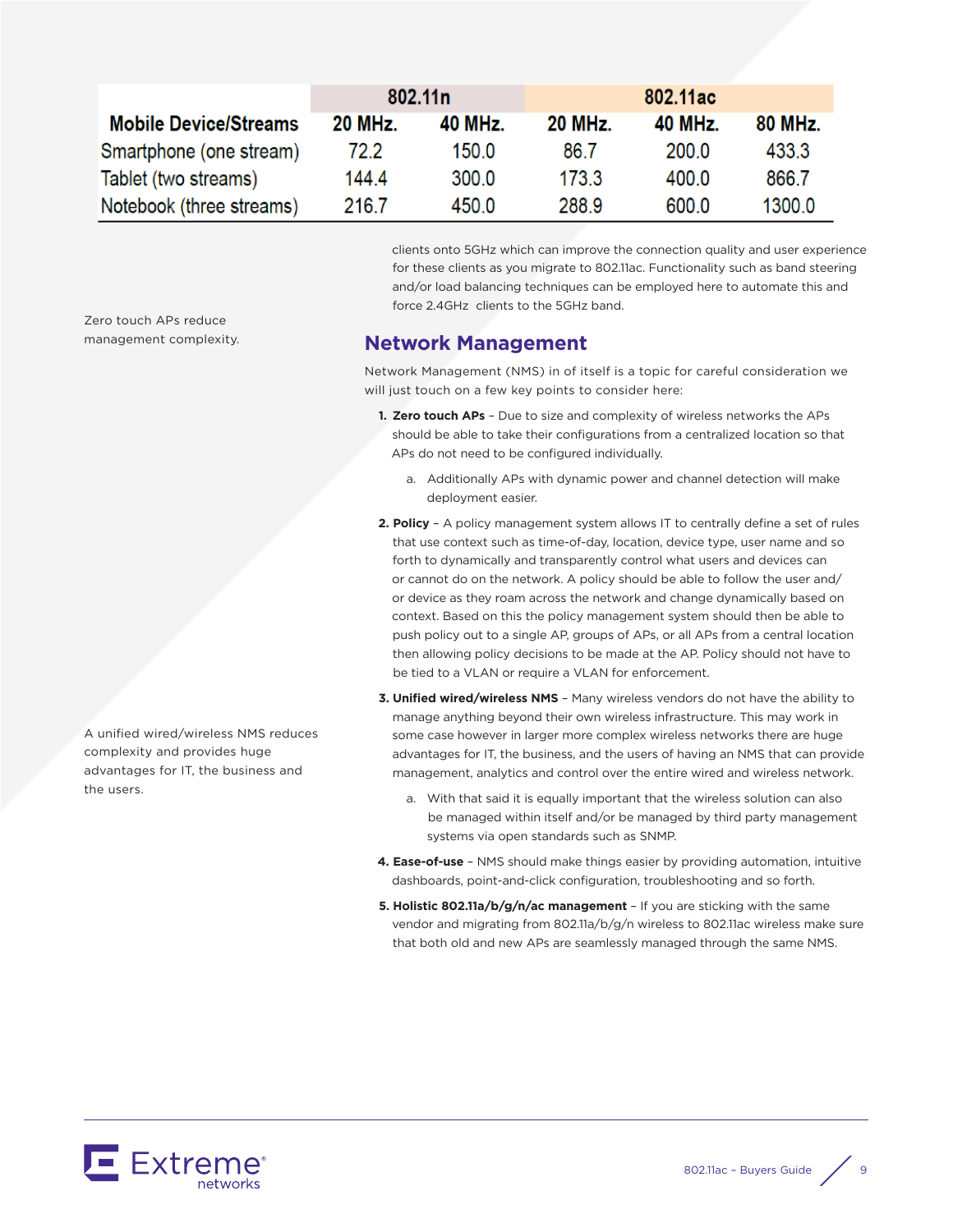802.11ac Wave 1 is commercially available now and the advantages are huge. If you are planning a new wireless implementation move to 802.11ac Wave 1 today.

**Do Not Wait for 802.11ac Wave 2**

802.11ac Wave 2 will not become commercially available Q2 2015. 802.11ac Wave 1 is here now and provides real benefits today. Users want speed, applications want speed and 802.11ac Wave 1 is 3 times faster than 802.11n. As we discussed above if you are increasing the size of your wireless network, installing new locations or replacing your wireless network you want to go with the higher performing 802.11ac standard.

- **1. Switches** As stated above in the infrastructure and design section, access layer switches will need to be upgraded to 2.5Gig or 10Gig switches in order to handle 802.11ac Wave 2 traffic.
- **2. Clients** Clients for 802.11ac Wave 1 are readily available on almost all new devices therefore they will be best served by using 802.11ac APs.
	- a. Clients for 802.11ac Wave 2 will not be readily available for well over a year, probably closer to 2 years.
- **3. 160MHz channel width more for consumers than enterprise** 802.11ac Wave 2 will increase the channel width to 160MHz which will be of great interest in the consumer market but may have limited application for commercial usage due to the lack of non-overlapping channels available when using a 160MHz bonded channel width. Additionally 160MHz channel widths will be optional and will not be enforced. Note refer to figure 1 above for channel widths.
	- a. Many vendors will also claim 3.5Gbps performance with 802.11ac Wave 2 but this will also require 160MHz channel width. In reality enterprises will not be using a single 160 MHz channel since this will not allow for nonoverlapping channels. Additionally this will require 4 spatial streams to achieve this rate which most clients will not have support for.
- **4. Density versus coverage** Wireless deployments today are no longer about coverage it is about density and scalability. 802.11ac Wave 1 will provide the density and scalability to handle the increased demand of today's users and applications.
- **5. Higher RF performance** The higher performance that comes with 802.11ac further optimizes the usage of valuable RF. Devices do not have to be connected as long to transfer their data due to the higher performance of 802.11ac.
	- a. Less connection time also extends the devices battery life.
	- b. Both of these will make the user more efficient and thus happier.
- **6. Multi User MIMO (MU-MIMO)** MU-MIMO available in Wave 2 has the ability to interact with several clients simultaneously and will increase wireless data rates and therefore drive up up-link utilization which will need to be considered for back-end infrastructure.

## **Customer care**

Quality customer care comes from a combination of experience, the number of years in business, and a deep commitment that there is nothing more important than the customer. This involves much more than providing a phone number to call when something is not working properly. Truly ensuring customer success requires a partnership with a wide range of offerings from professional services for network design and installation to customized technical training; and yes immediate problem resolution in the event of a network issue.



Quality customer support and years of networking experience should be a top priority when selecting a vendor or partner.